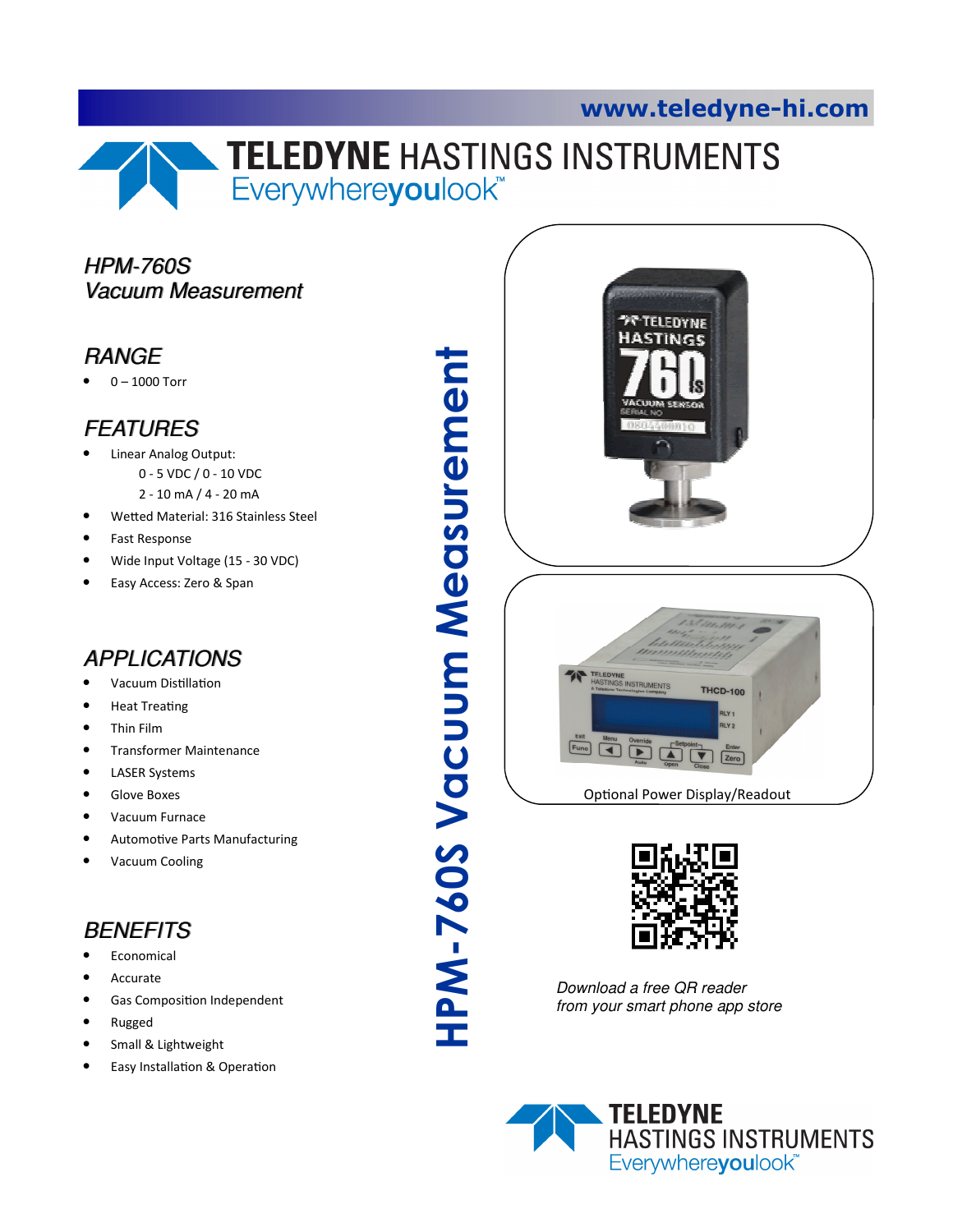## Description & Specifications

#### **DESCRIPTION**

 The HPM-760S module is an exceptionally stable, accurate, and repeatable absolute pressure gauge. The output signal is a highly linear voltage or current signal suitable for many process control applications. As an absolute pressure gauge, readings are unaffected by gas composition. This compact instrument is constructed of 316 stainless steel on all wetted surfaces. The sensor is available as a stand-alone instrument, or may be configured with either the THCD-100 or the THPS-400 Digital Power Supplies. This is an economical sensor alternative to higher cost systems.

The 760S module is a rugged piezoresistive transducer on a silicon chip. The chip includes a sealed vacuum reference, a resistive bridge circuit, and a temperature compensation network that provides the outstanding accuracy and stability. This instrument covers the range of 0 to 1000 Torr. The input voltage requirement is 15 to 30 VDC. Optional outputs are available for a variety of process controls (see Table of Operational Options).

#### **THCD-100 - Power Supply, Readout, & Controller**

The optional THCD-100 is a fully integrated 5-digit display and power supply for a wide choice of pressure transducers, mass flow meters, and mass flow controllers.

The THCD-100 has many user convenient features including digital communications, alarm outputs with relays, and configurable display units.

Hastings Instruments reserves the right to change or modify the design of its equipment without any obligation to provide notification of change or intent to change.

VCR® is a registered trademark of Swagelok Company.

| Range                        | $0 - 1000$ Torr                                                                                     |
|------------------------------|-----------------------------------------------------------------------------------------------------|
| <b>Accuracy</b>              | $\pm$ (0.3% of Rdg + 1 Torr) for P $\leq$ 760 Torr<br>$\pm$ (1.0% of Rdg + 1 Torr) for P > 760 Torr |
| <b>Response Time</b>         | $< 2$ sec                                                                                           |
| <b>Input Voltage/Power</b>   | 15 - 30 VDC / < 0.4W (15 mA @ 24 VDC)                                                               |
| <b>Electrical Connector</b>  | 4-pin Terminal Block (5.08 mm Pitch Eurostyle)                                                      |
| Weight (approx.)             | $0.6$ lb. $(0.27$ kg)                                                                               |
| <b>Wetted Materials</b>      | 316 Stainless Steel                                                                                 |
| <b>Operating Temperature</b> | $0^{\circ}C - 50^{\circ}C$                                                                          |
| <b>Maximum Over Pressure</b> | 30 psig                                                                                             |

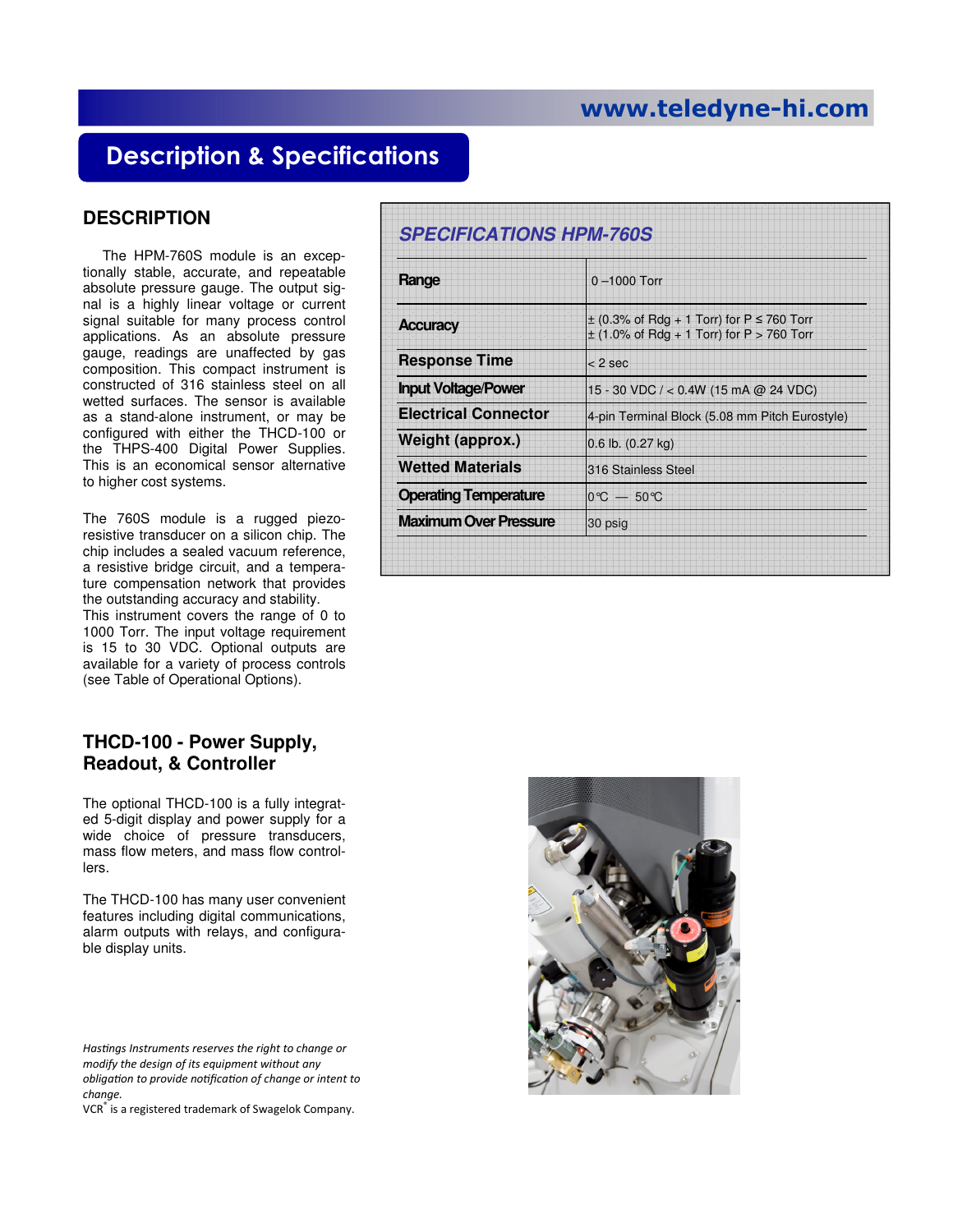# Outline Drawing (HPM-760S)